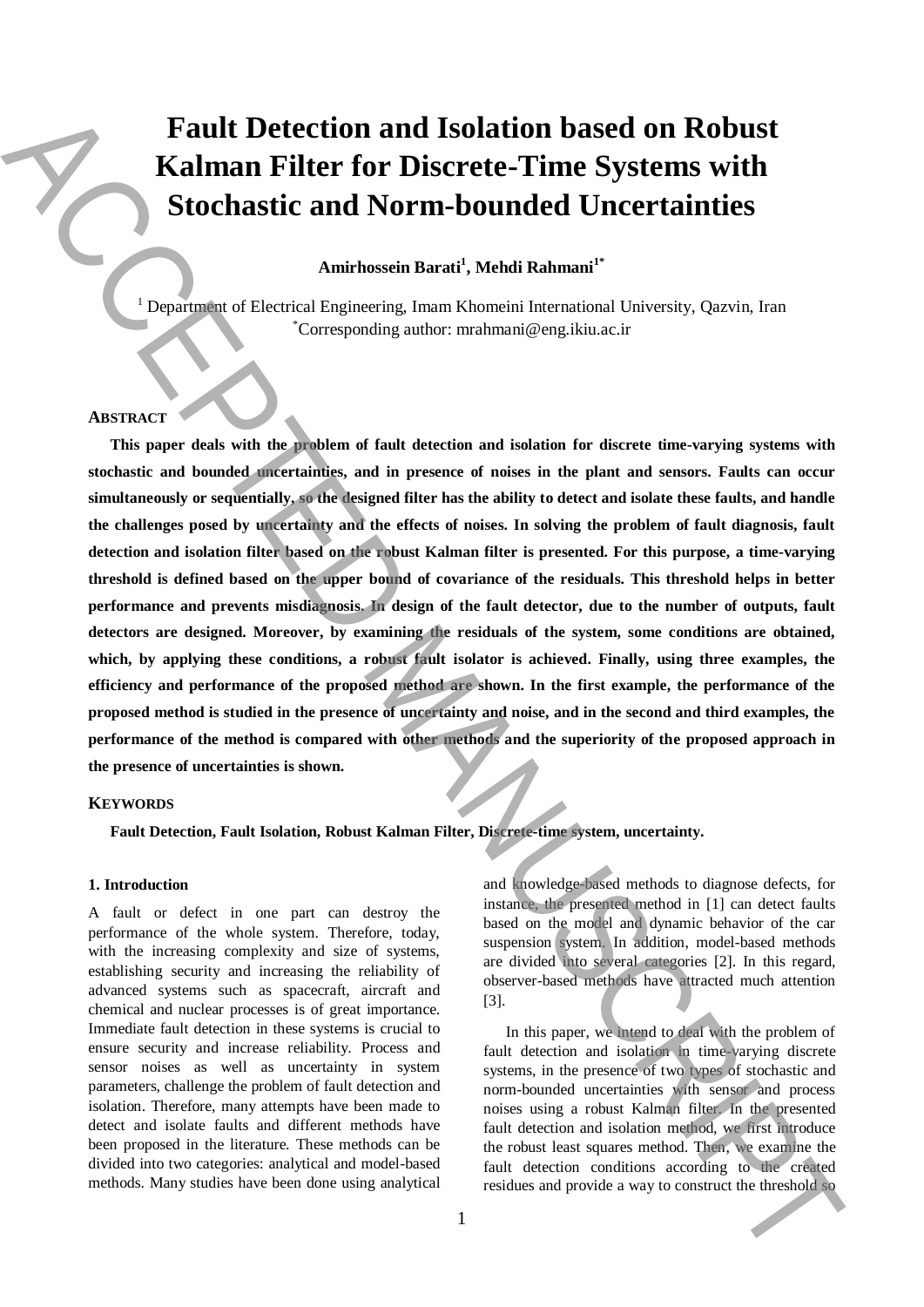that we do not have a false warning. Therefore, we examine the fault isolation conditions and consider some limitations in the design of a robust filter for fault detection and isolation. By considering these constraints, the system residues are obtained in such a way that they are only a function of the fault and noise, and these constraints reduce the effect of noise on the system residues.

#### **2. Methodology**

Considering the fault in the components and operators and the uncertainty in the parameters, the system is defined as follows:

$$
x_{k+1} = (A_k + \delta A_k)x_k + B_k^u u_k
$$
  
+ 
$$
(B_k^m + \delta B_k^w)w_k + Ff_k
$$
  

$$
y_{k+1} = (C_k + \delta C_k)x_k + (D_k + \delta D_k)v_k
$$
 (1)

According to the system introduced in (1) and the robust Kalman filter presented by Abolhassani and Rahmani in [4], the fault detection filter is defined as follows:

$$
\hat{x}_{k+1|k} = (\hat{A}_k - L_k C_k) \hat{x}_{k|k-1} + L_k y_k
$$
  

$$
L_k = A_k F_k (C_k^T - S_k D_k^T) T_k
$$

Now, the estimation error is defined as follows:

$$
e_k = x_k - \hat{x}_{k|k-1}
$$

To obtain  $F_k$  in (2), the following augmented system is introduced:

$$
\tilde{X}_{k+1} = \left(\tilde{A}_k + \tilde{M}_k \Delta_k \tilde{E}_{a,k} + \tilde{N}_k \Delta_{a,k} \tilde{J}_{a,k}\right) \tilde{X}_k \n+ \left(\tilde{B}_k + \tilde{M}_k \Delta_k \tilde{E}_{b,k} + \tilde{N}_k \Delta_{b,k} \tilde{J}_{b,k}\right) \theta_k
$$
\n(4)

The parameter is achieved by solving the following optimization problem that minimizes the covariance of the above augmented system. More details are provided in [32].

 $\min_{F_k} trace\left\{\tilde{P_{_{k+1}}}\right\}$  $\tilde{M}_{1}^{-1} \left( \alpha_{k}+\beta_{k}\right) \tilde{M}_{k} \tilde{M}_{k}^{T} -\left(\tilde{\zeta}_{k}+\tilde{\zeta}_{k}\right) \tilde{N}_{k} \tilde{N}_{k}^{T} \quad \ast \quad \ast$  $s$   $t$  .  $\begin{array}{ccc} \hat{P}_k \tilde{A}_k^T & & \hat{P}_k & * \ \hat{\Theta}_\cdot \tilde{B}_\cdot^T & & 0 & \hat{\Theta}_\cdot \end{array}$  $F_{k} > 0$  $\tilde{M}_{k+1} - (a_k + \beta_k) \tilde{M}_{k} \tilde{M}_{k}^{T} - (\xi_k + \zeta_k) \tilde{N}_{k} \tilde{N}_{k}^{T}$  $P_k A_k^T$  and  $P_k$  $\overline{B}_k^T$  **b**  $\overline{\Theta}_k$  $P_{i,j}$  –  $(\alpha_i + \beta_i)M$ ,  $M_i^+$  –  $(\xi_i + \zeta_i)N$ ,  $N$ *P.A. P. B*  $\left\lceil {\widetilde P_{_{k+1}}\! -\! \left( {\alpha_{_k}+\beta_{_k}} \right)\! \widetilde M_{_k} \widetilde M_{_k}^{\, T} \right. -\! \left. \left( {\xi_{_k}+\zeta_{_k}} \right)\! \widetilde N_{_k} \widetilde N_{_k}^{\, T} \quad \overset{*}{\quad \quad } \quad \quad ^{*} \quad \right\rceil$  $\Theta_k B_k^T$  and  $\Theta_k$ 

By introducing the difference between the measured values and the estimated output values, the residual sequence is defined as follows:

$$
z_k = y_k - \hat{y}_{k|k-1} \tag{6}
$$

The upper bound of covariance is obtained as follows:

$$
\tilde{P}_{\tilde{z}_k} \leq \tilde{C}_k \tilde{P}_{\tilde{z}_k} \tilde{C}_k^T + \tilde{D}_k \tilde{V}_k \tilde{D}_k^T + \left(\alpha_{2,k} + \beta_{2,k}\right) \tilde{M}_{2,k} \tilde{M}_{2,k}^T - \left(\xi_{2,k} + \zeta_{2,k}\right) \tilde{N}_{2,k} \tilde{N}_{2,k}^T
$$
\n
$$
(7)
$$

Values on the  $P_{\bar{z}_k}$  original diameter are associated with system residuals. Each of these values can be introduced to detect a fault in the system, so that the covariance values of the error associated with each case should not exceed its upper limit.

To isolate the fault at  $k + n$ , it is necessary to remove the fault effect in  $e_{k+n-1}$ . Now, if the following conditions are applied in solving the problem of convex optimization (5), the operation fault that occurred in the system can be isolated from the residual vectors.

$$
\left(\hat{A}_{k+n-1} - L_{k+n-1}C_{k+n-1}\right)B_{k+n-2}^{n} = 0
$$
\n
$$
\left(\hat{A}_{k+n-1} - L_{k+n-1}C_{k+n-1}\right)F = 0
$$
\n(8)

Then,

(2)

(3)

(5)

$$
Z_{k+n} = C_{k+n} \varphi_k + n_k + (D_{k+n} + \delta D_{k+n}) v_k + C_{k+n} F f_{k+n-1}
$$
\n(9)

Isolation and fault detection can be performed by

$$
r_{k} = (C_{k+n}F)^{-1} z_{k+n}
$$
  
\n
$$
r_{k} = f_{k+n-1} + \tilde{n}_{k}
$$
 (10)

## **3. Results and Discussion**

In this section, two examples are given, in these examples, the performance of the presented method is compared with the methods in [5] and [6] respectively. In the first example, according to the matrix F, we apply two faults in presence of uncertainty in the form of  $sin(0.1k)$  with amplitude of 10 and a step with amplitude of 5 at K equal to 50 and 120, respectively, and consider the covariance of process noise and sensor as 0.2 and 0.1, respectively. As shown in Figure 1 and Figure 2, the proposed method outperforms the method State for the R in the signature of the signature of the signature of the signature in the signature of the signature of the signature of the signature of the signature of the signature of the signature of the signature o